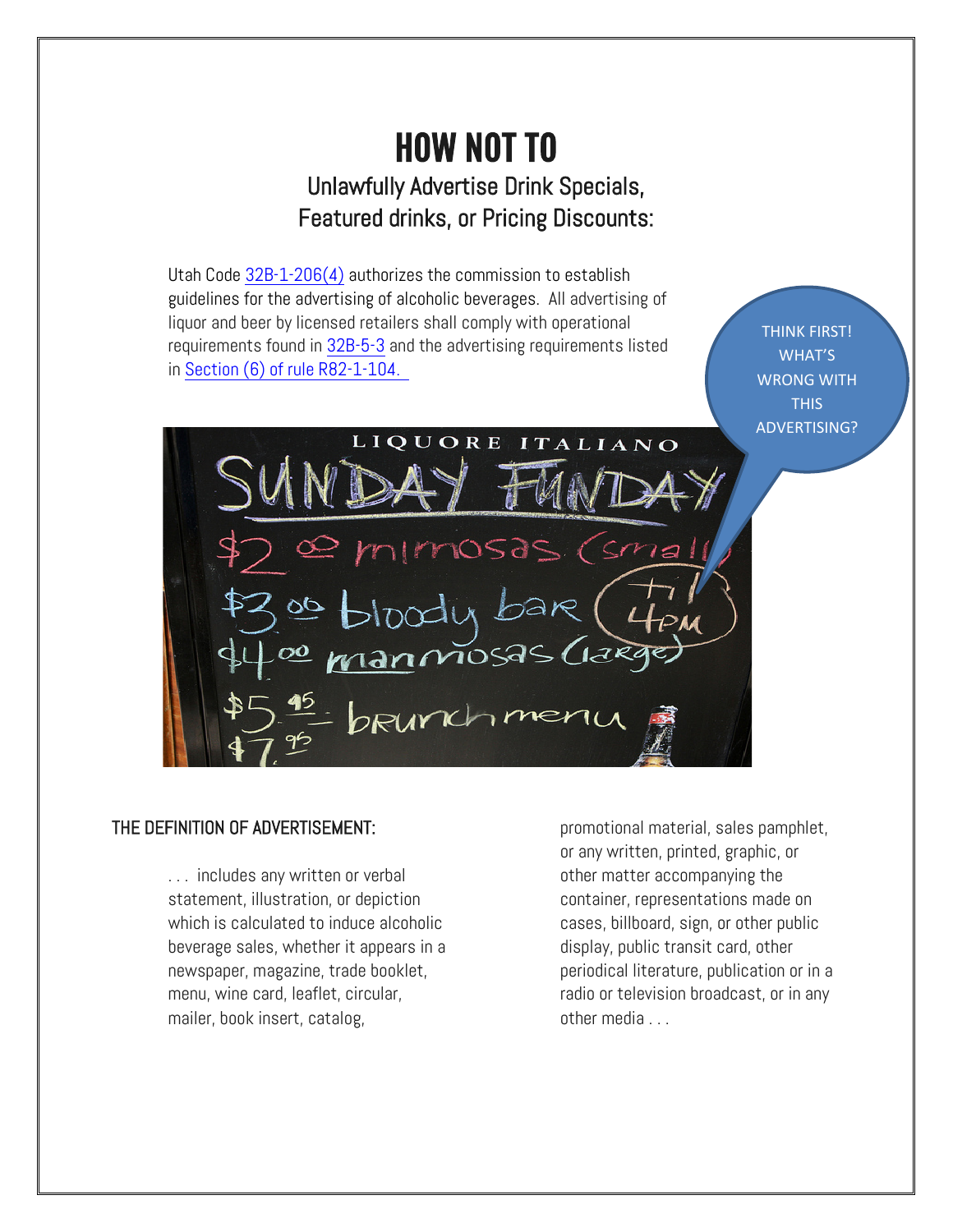#### ADVERTISEMENTS MAY NOT:

1. Contain any statement, design, device, or representation that is false or misleading.

> FOR EXAMPLE: A regular martini on the menu is \$8.00, but the next day martinis are advertised for \$5.00. The

proprietor perhaps thought it was O.K. because he made it cheaper with a less expensive



liquor or a smaller quantity of alcohol (thus the price to the customer is cheaper), but the customer must know this information about their cheaper martini or it is misleading.

- 2. Be obscene or indecent or portray or imply illegal conduct, activity, abuse, violence etc. unless it for educational purposes about dangerous or irresponsible drinking.
- 3. Encourage over-consumption or intoxication, promote the intoxicating effects of alcohol consumption, or overtly promote increased consumption of alcoholic products.



4. Advertise any unlawful discounting practice such as "happy hour", "two drinks for the price of one", "free alcohol", or "all you can drink for \$...".



5. Promote or encourage the sale or use of alcohol by minors.

### LICENSEES CAN CHANGE THEIR ALCOHOL MENU PRICES

But . . .

If a licensee chooses to change alcohol prices (NOTE: licensees may not change prices less than every 24 hours), they may only do so *provided* they change their alcohol menu (the written price list) as well

#### $And$ ...

They are not *advertising* that they changed their alcohol menu prices.

If the licensee advertises that they change their prices from day to day, this would be viewed as discounting and / or advertising in a way that encourages over consumption.

There is one other issue for daily menu changes. Licensees must post their liquor on a "prominently posted" list of "types and brand names of liquor being furnished through the licensee's calibrated metered dispensing system". That list would have to change daily as well if new liquors are added or removed.